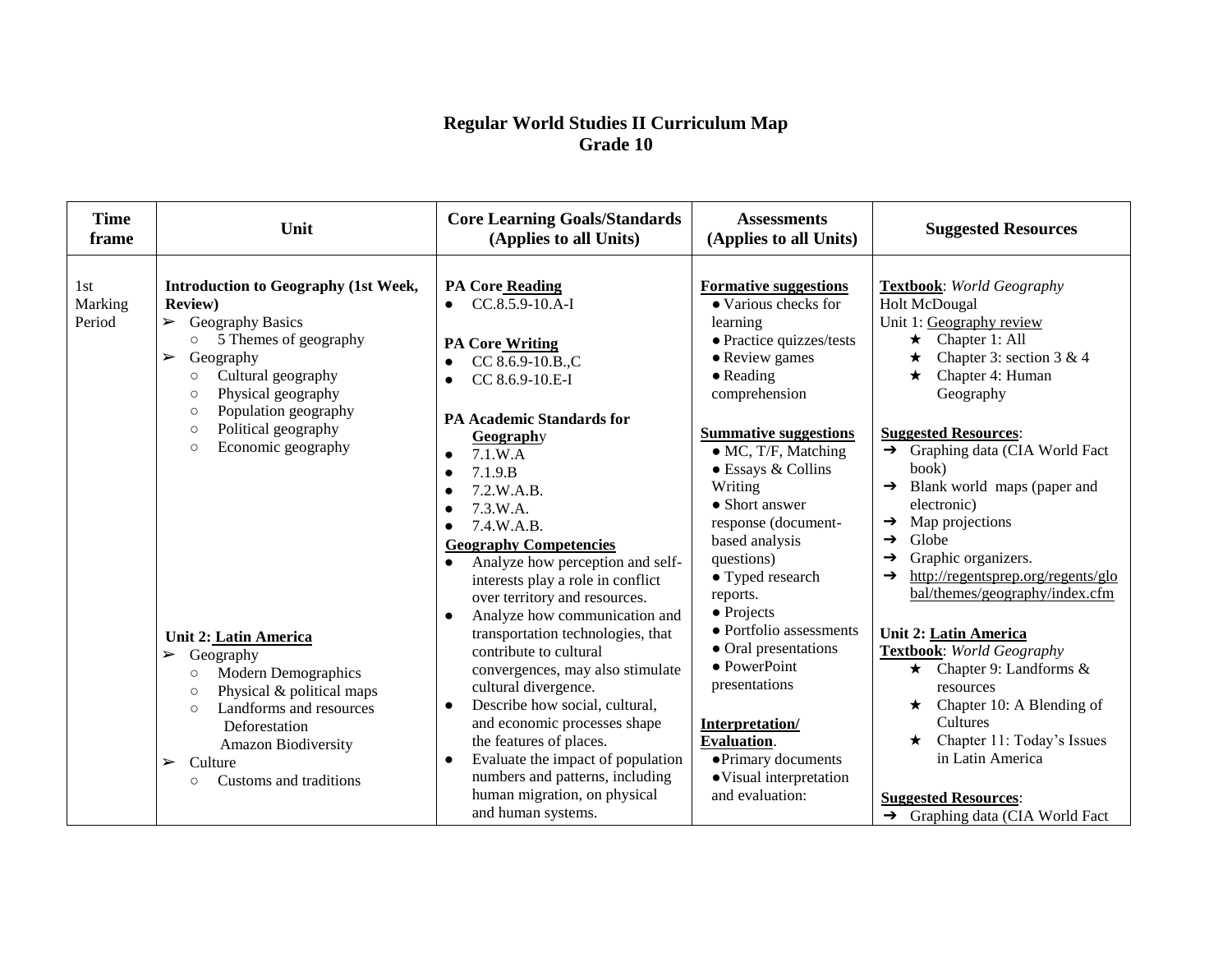|                          | Grade 10                                                                                                                                                                                                                                                                                                                                                                                                                                                                                                                                                                                                                                                                                                                                                                                                                                                                                                                                                                                                                         |                                                                                                                                                                                                                                                                                                                                                                                                                                                                                                                                                                                                                                                                                                                                                                                                                                                                                                                                                                                                                                                                                                   |                                                                |                                                                                                                                                                                                                                                                                                                                                                                                                                                                                                                                                                                                                                                                                         |  |
|--------------------------|----------------------------------------------------------------------------------------------------------------------------------------------------------------------------------------------------------------------------------------------------------------------------------------------------------------------------------------------------------------------------------------------------------------------------------------------------------------------------------------------------------------------------------------------------------------------------------------------------------------------------------------------------------------------------------------------------------------------------------------------------------------------------------------------------------------------------------------------------------------------------------------------------------------------------------------------------------------------------------------------------------------------------------|---------------------------------------------------------------------------------------------------------------------------------------------------------------------------------------------------------------------------------------------------------------------------------------------------------------------------------------------------------------------------------------------------------------------------------------------------------------------------------------------------------------------------------------------------------------------------------------------------------------------------------------------------------------------------------------------------------------------------------------------------------------------------------------------------------------------------------------------------------------------------------------------------------------------------------------------------------------------------------------------------------------------------------------------------------------------------------------------------|----------------------------------------------------------------|-----------------------------------------------------------------------------------------------------------------------------------------------------------------------------------------------------------------------------------------------------------------------------------------------------------------------------------------------------------------------------------------------------------------------------------------------------------------------------------------------------------------------------------------------------------------------------------------------------------------------------------------------------------------------------------------|--|
| <b>Time</b><br>frame     | Unit                                                                                                                                                                                                                                                                                                                                                                                                                                                                                                                                                                                                                                                                                                                                                                                                                                                                                                                                                                                                                             | <b>Core Learning Goals/Standards</b><br>(Applies to all Units)                                                                                                                                                                                                                                                                                                                                                                                                                                                                                                                                                                                                                                                                                                                                                                                                                                                                                                                                                                                                                                    | <b>Assessments</b><br>(Applies to all Units)                   | <b>Suggested Resources</b>                                                                                                                                                                                                                                                                                                                                                                                                                                                                                                                                                                                                                                                              |  |
| 2nd<br>Marking<br>Period | Blending of native,<br>$\blacksquare$<br>European and African<br>culture<br>Religion<br>$\circ$<br>Influence of Catholicism<br>Art and creative expression<br>$\circ$<br>Government<br>$\circ$<br>Caudillos<br>Economics<br>$\circ$<br>System of Peonage<br><b>Emerging Latin American</b><br>economies<br>Social organization<br>$\circ$<br>Class structure<br>$\blacksquare$<br>History<br>$\blacktriangleright$<br>Survey of major events<br>$\circ$<br>Ancient civilizations<br>Colonialism and<br>$\blacksquare$<br>Independence<br>Regional focus<br>$\circ$<br><b>Mexican Revolution</b><br>Modern issues suggestions<br>➤<br>Rapid urbanization & poverty<br>$\circ$<br>(Brazilian favelas/Mexico)<br>Drug trade & violence (Mexico<br>$\circ$<br>and Colombia)<br>Immigration<br>$\circ$<br>Unit 3: Middle East<br>$\blacktriangleright$<br>Geography<br><b>Modern Demographics</b><br>$\circ$<br>Physical & political maps<br>$\circ$<br>Landforms and resources<br>$\circ$<br>Impact of environment<br>$\blacksquare$ | Compare the characteristics of<br>$\bullet$<br>settlement in developing and<br>developed countries.<br>Explain why places have specific<br>$\bullet$<br>physical and human<br>characteristics in different parts<br>of the world that impact<br>economic activity.<br>Evaluate how changes in the<br>$\bullet$<br>physical environment can<br>diminish its capacity to support<br>human activity.<br>Analyze the role of technology,<br>$\bullet$<br>in the capacity of the physical<br>environment, to accommodate<br>human modification.<br>Evaluate resource degradation<br>$\bullet$<br>and depletion from multiple<br>points of view.<br>Analyze how people perceive and<br>$\bullet$<br>use place over time.<br>Evaluate why multiple criteria<br>$\bullet$<br>can be used to define a region<br>and how a location can be in<br>different regions.<br>Describe how social, cultural,<br>$\bullet$<br>and economic processes shape<br>the features of places.<br>Explain why places have specific<br>$\bullet$<br>physical and human<br>characteristics in different parts<br>of the world. | *Cartoons<br>*Graphs<br>*Charts<br>*Maps<br>*Posters<br>$*Art$ | book)<br>$\rightarrow$ Blank physical & political maps<br>$\rightarrow$ Current Event Summaries tied to<br>Unit's Modern Issues<br>Written<br>Shared w/ class<br>Discussed/debated<br>Videos:<br>$\rightarrow$<br>Motorcycle Diaries<br>Evita<br>Missing<br>https://legacy.fordham.edu/halsall<br>$\rightarrow$<br>/mod/modsbook08.asp<br>Spanish-Speaking South America<br>$\rightarrow$<br>(from Guided Reading<br>Workbook)<br>$\rightarrow$ Giving Citizens a Voice (from<br>Guided Reading Workbook)<br>Unit 3: Middle East (Southwest<br>Asia)<br><b>Textbook:</b> World Geography<br>Chapter 21: Harsh and Arid<br>$\star$<br>Land<br>Chapter 22: Religions,<br>Politics and Oil |  |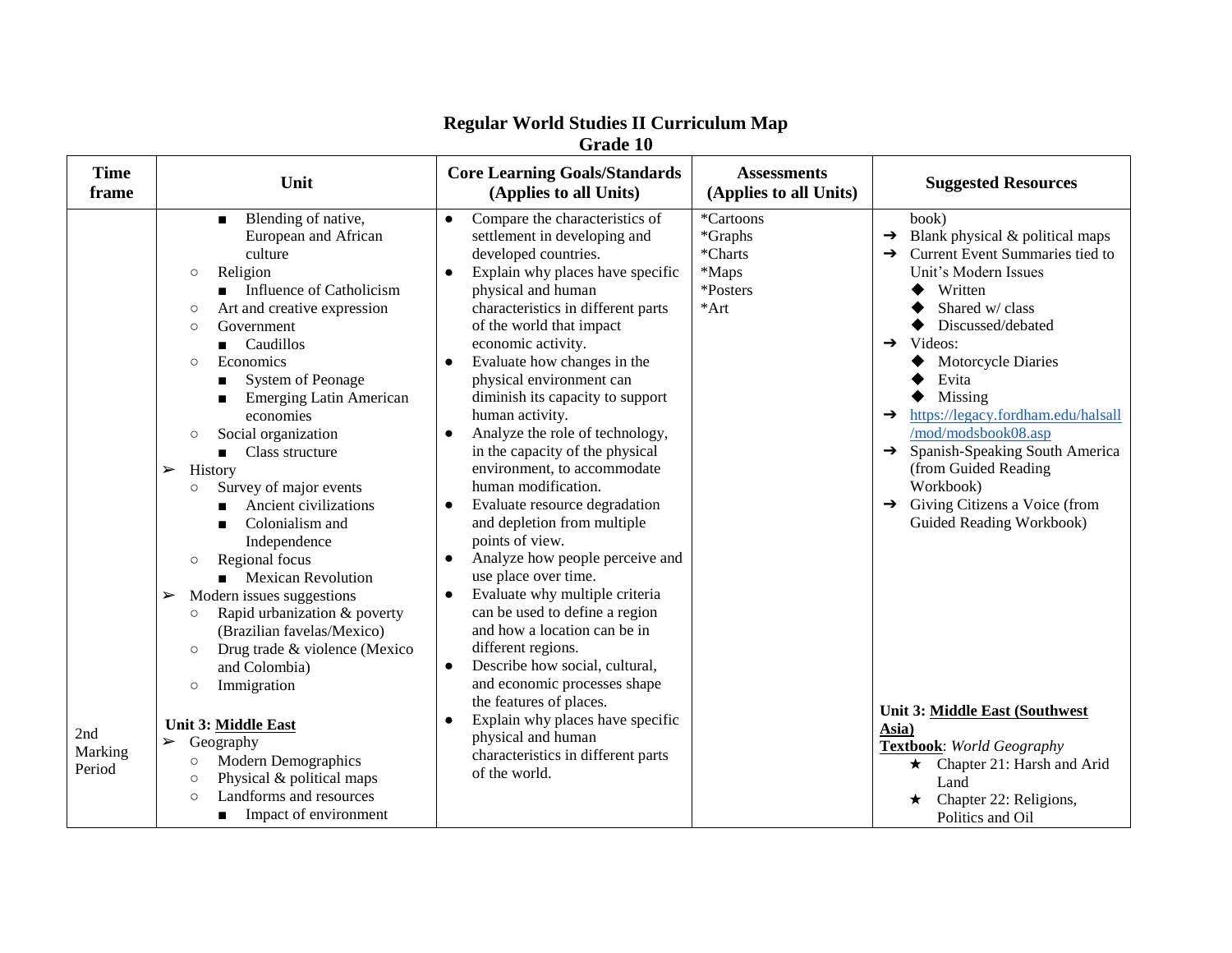|                      | Grade 10                                                                                                                                                                                                                                                                                                                                                                                                                                                                                                                                                                                                                                                                                                                                                                                                                                                                                    |                                                                                                                                                                                                                                                                                                                                                                                                                                                                                                                                                                                                                                                                                                                                                                                                                                                                                                                                                            |                                              |                                                                                                                                                                                                                                                                                                                                                                                                                                                                                                                                                            |  |
|----------------------|---------------------------------------------------------------------------------------------------------------------------------------------------------------------------------------------------------------------------------------------------------------------------------------------------------------------------------------------------------------------------------------------------------------------------------------------------------------------------------------------------------------------------------------------------------------------------------------------------------------------------------------------------------------------------------------------------------------------------------------------------------------------------------------------------------------------------------------------------------------------------------------------|------------------------------------------------------------------------------------------------------------------------------------------------------------------------------------------------------------------------------------------------------------------------------------------------------------------------------------------------------------------------------------------------------------------------------------------------------------------------------------------------------------------------------------------------------------------------------------------------------------------------------------------------------------------------------------------------------------------------------------------------------------------------------------------------------------------------------------------------------------------------------------------------------------------------------------------------------------|----------------------------------------------|------------------------------------------------------------------------------------------------------------------------------------------------------------------------------------------------------------------------------------------------------------------------------------------------------------------------------------------------------------------------------------------------------------------------------------------------------------------------------------------------------------------------------------------------------------|--|
| <b>Time</b><br>frame | Unit                                                                                                                                                                                                                                                                                                                                                                                                                                                                                                                                                                                                                                                                                                                                                                                                                                                                                        | <b>Core Learning Goals/Standards</b><br>(Applies to all Units)                                                                                                                                                                                                                                                                                                                                                                                                                                                                                                                                                                                                                                                                                                                                                                                                                                                                                             | <b>Assessments</b><br>(Applies to all Units) | <b>Suggested Resources</b>                                                                                                                                                                                                                                                                                                                                                                                                                                                                                                                                 |  |
|                      | Desalination<br>$\blacksquare$<br>Culture<br>$\blacktriangleright$<br>Customs and traditions<br>$\circ$<br>Religion<br>$\circ$<br>Christianity<br>Islam (Sunni Shi'ite split)<br>Judaism<br>$\blacksquare$<br>Art and creative expression<br>$\circ$<br>Government<br>$\circ$<br>Theocracy<br>$\blacksquare$<br>Monarchy<br>■<br>Authoritative<br>Democracy<br>Stateless nations<br>$\blacksquare$<br>Economics<br>$\circ$<br>Oil driven economy<br>п<br>Modernizing economies<br>Social organization<br>$\circ$<br>Status of women<br>History<br>➤<br>Survey of major events<br>$\circ$<br>Ancient civilizations<br>$\blacksquare$<br>Regional focus<br>➤<br>Modern issues - Choose from:<br>➤<br>Peace efforts and reform<br>$\circ$<br>■ Arab Spring Rev<br>Regional conflict (displacement of<br>➤<br>people & religious political tensions)<br>Israeli-Palestinian Conflict<br>$\circ$ | <b>PA Academic Standards for</b><br><b>History</b><br>8.1.W.A.,B.<br>8.4.W.A-D.<br><b>History Competencies</b><br>Synthesize a rationale for the<br>$\bullet$<br>study of a non-American<br>individual in world history.<br>Construct a biography of a non-<br>$\bullet$<br>American and generate<br>conclusions regarding his/her<br>qualities and limitations.<br>Analyze a primary source for<br>$\bullet$<br>accuracy and bias, then connect it<br>to time and place in world<br>history.<br>Summarize how conflict and<br>$\bullet$<br>compromise in world history<br>impact contemporary society.<br>Analyze the interaction of<br>cultural, economic, geographic,<br>political, and social relations for<br>a specific time and place.<br>Articulate the context of a<br>$\bullet$<br>historical event or action.<br>Contrast multiple perspectives of<br>$\bullet$<br>individuals and groups in<br>interpreting other times, culture<br>and place. |                                              | Chapter 23: Today's Issues<br>$\star$<br>in Southwest Asia<br><b>Suggested Resources:</b><br>→ Graphing data (CIA World Fact<br>book)<br>$\rightarrow$ Blank physical & political maps<br>Current Event Summaries tied to<br>Unit's Modern Issues<br>Written<br>Shared w/ class<br>Discussed/debated<br>$\rightarrow$ Population Resources (from<br>Guided Reading Workbook)<br>$\rightarrow$ Oil Wealth Fuels Change (from<br>Guided Reading Workbook)<br>$\rightarrow$ http://www.theguardian.com/worl<br>d/interactive/2009/apr/14/iraq-<br>war-stories |  |
|                      | Islamic fundamentalism<br>➤<br>Extremist Groups (Taliban, etc.)<br>Role of Women<br>➤<br>Case study: Malala Yousafzi<br>$\circ$<br>Development: Economic, health &<br>➤<br>education                                                                                                                                                                                                                                                                                                                                                                                                                                                                                                                                                                                                                                                                                                        | Evaluate cause-and-result<br>$\bullet$<br>relationships bearing in mind<br>multiple causation's.<br>PA Academic Standards for Civics<br>& Government                                                                                                                                                                                                                                                                                                                                                                                                                                                                                                                                                                                                                                                                                                                                                                                                       |                                              | Unit 4: Africa<br>Textbook: World Geography<br>$\star$ Chapter 18: The Plateau<br>Continent.<br>$\star$ Chapter 19: From Human                                                                                                                                                                                                                                                                                                                                                                                                                             |  |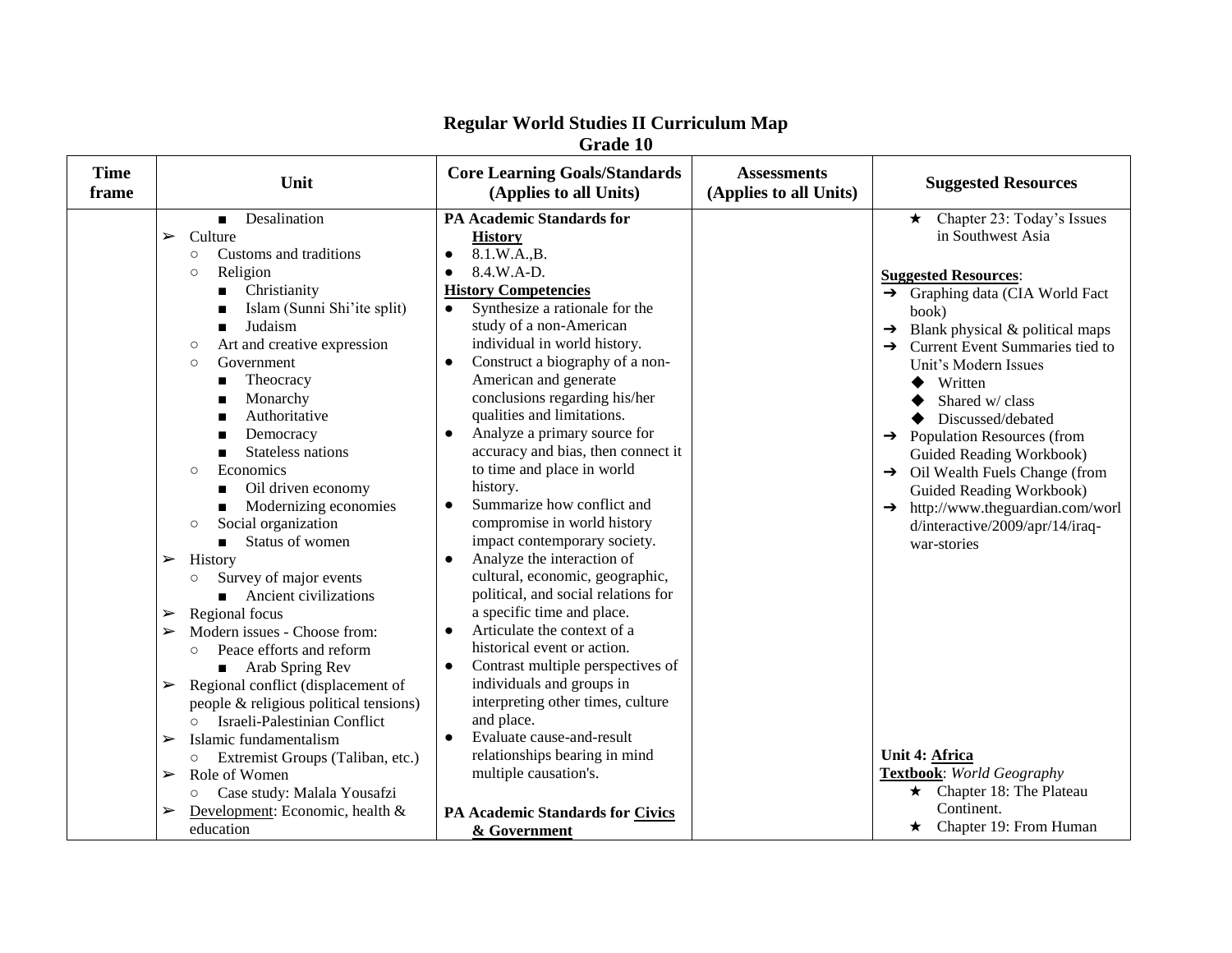| Grade 10             |                                                                                                                                                                                                                                                                                                                                                                                                                                                                                                                                                                                                                                                                                                                                                                                                                                                                                                                                                                                                                                                                  |                                                                                                                                                                                                                                                                                                                                                                                                                                                                                                                                                                                                                                                                                                                                                                                                                                                                                                                                                                                                   |                                              |                                                                                                                                                                                                                                                                                                                                                                                                                                                                                                                                                                                                                                                                                                                                                                                                                                             |
|----------------------|------------------------------------------------------------------------------------------------------------------------------------------------------------------------------------------------------------------------------------------------------------------------------------------------------------------------------------------------------------------------------------------------------------------------------------------------------------------------------------------------------------------------------------------------------------------------------------------------------------------------------------------------------------------------------------------------------------------------------------------------------------------------------------------------------------------------------------------------------------------------------------------------------------------------------------------------------------------------------------------------------------------------------------------------------------------|---------------------------------------------------------------------------------------------------------------------------------------------------------------------------------------------------------------------------------------------------------------------------------------------------------------------------------------------------------------------------------------------------------------------------------------------------------------------------------------------------------------------------------------------------------------------------------------------------------------------------------------------------------------------------------------------------------------------------------------------------------------------------------------------------------------------------------------------------------------------------------------------------------------------------------------------------------------------------------------------------|----------------------------------------------|---------------------------------------------------------------------------------------------------------------------------------------------------------------------------------------------------------------------------------------------------------------------------------------------------------------------------------------------------------------------------------------------------------------------------------------------------------------------------------------------------------------------------------------------------------------------------------------------------------------------------------------------------------------------------------------------------------------------------------------------------------------------------------------------------------------------------------------------|
| <b>Time</b><br>frame | Unit                                                                                                                                                                                                                                                                                                                                                                                                                                                                                                                                                                                                                                                                                                                                                                                                                                                                                                                                                                                                                                                             | <b>Core Learning Goals/Standards</b><br>(Applies to all Units)                                                                                                                                                                                                                                                                                                                                                                                                                                                                                                                                                                                                                                                                                                                                                                                                                                                                                                                                    | <b>Assessments</b><br>(Applies to all Units) | <b>Suggested Resources</b>                                                                                                                                                                                                                                                                                                                                                                                                                                                                                                                                                                                                                                                                                                                                                                                                                  |
|                      | Unit 4: Africa<br>Geography<br>$\blacktriangleright$<br><b>Modern Demographics</b><br>$\circ$<br>Physical & political maps<br>$\circ$<br>Landforms and resources<br>$\circ$<br>Desertification<br>Carrying capacity<br>$\blacksquare$<br>Culture<br>$\blacktriangleright$<br>Customs and traditions<br>$\circ$<br>Religion<br>$\circ$<br>$\blacksquare$ Animism<br>Art and creative expression<br>$\circ$<br>Regional focus on arts<br>Music, oral tradition, masks,<br>■<br>other visual arts<br>Government<br>$\circ$<br>Post-colonial government<br>Economics<br>$\circ$<br><b>Traditional economies</b><br>Cash crops<br>■<br>Subsistence farming<br>$\blacksquare$<br>"One commodity" countries<br>$\blacksquare$<br>Social organization<br>$\circ$<br>History<br>$\blacktriangleright$<br>Survey of major events<br>$\circ$<br>Cradle of civilization<br>$\blacksquare$<br>Ancient kingdoms and Early<br>П<br>African societies<br>Imperialism and<br>$\blacksquare$<br>independence<br>Spread of democracy<br>п<br>Regional focus<br>$\circ$<br>Apartheid | 5.1.9.A<br>$\bullet$<br>5.1.W.B.F.<br>$\bullet$<br>5.2.W.A.B.D.<br>$\bullet$<br>5.3.W.J.<br>$\bullet$<br>5.4.W.C<br>$\bullet$<br><b>Civics &amp; Gov Competencies</b><br>Analyze changes in how rights<br>$\bullet$<br>and responsibilities are<br>interpreted.<br>Identify international<br>organizations and their functions.<br>Evaluate information and<br>sources.<br><b>PA Academic Standards for</b><br><b>Economics</b><br>6.1.W.B.<br>$\bullet$<br>6.2.W.A.G.<br>$\bullet$<br>6.3.W.B.D.<br>$\bullet$<br>6.4.W.B.C.<br>$\bullet$<br>6.5.W.E.<br>$\bullet$<br><b>Economics Competencies</b><br>Assess the strengths and<br>$\bullet$<br>weakness of the regional,<br>national, and international<br>economy.<br>Analyze the benefits of voluntary<br>$\bullet$<br>exchange among people or<br>organizations in different<br>countries.<br>Assess factors that impact an<br>$\bullet$<br>individual and entities' standards<br>of living.<br>Evaluate the factors that<br>influence wages. |                                              | Beginnings to New Nations.<br>$\star$ Chapter 20: Today's Issues<br>(North Africa only)<br><b>Suggested Resources:</b><br>→ Graphing data (CIA World Fact<br>book)<br>Blank physical & political maps<br>→<br>"Crime blamed on gap between<br>rich and poor." Daily News [South<br>Africa] 22 Dec. 2011: 3. World<br>History in Context.<br>http://www.nationalgeographic.co<br>$\rightarrow$<br>m/xpeditions/guides/contempafric<br>aguide.pdf<br>$\rightarrow$ Southern Africa (from Guided<br>Reading Workbook)<br>$\rightarrow$ Health Care (from Guided<br>Reading Workbook)<br>$\rightarrow$ Effects of Colonialism (from<br>Guided Reading Workbook)<br>Nat. Geo.: The Baka: People of<br>$\rightarrow$<br>the Rainforest (DVD)<br>Unit 5: South Asia & Indonesia<br>Textbook: World Geography<br>$\star$ Chapter 24: The Land Where |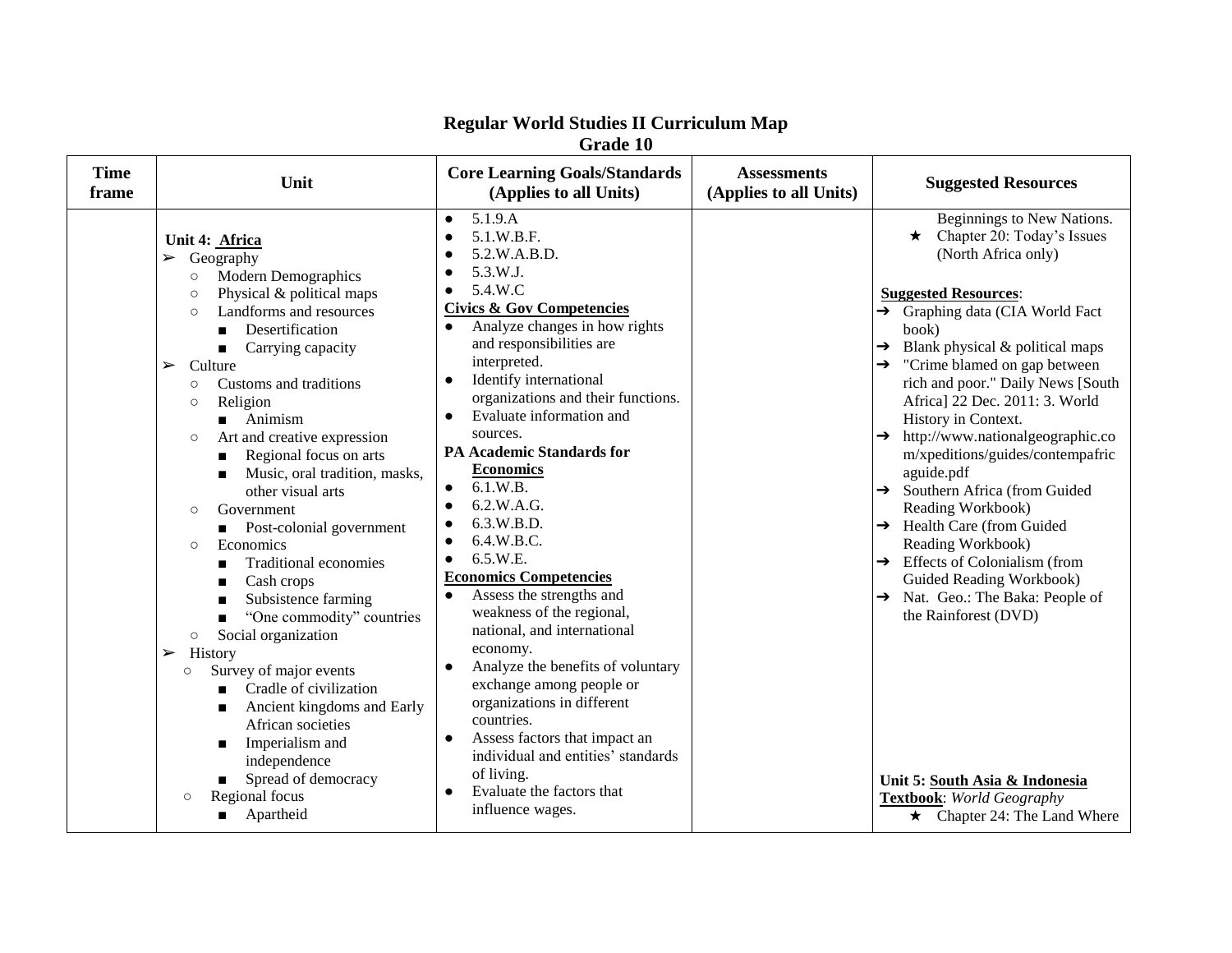|                          | <b>Strauc</b> TV                                                                                                                                                                                                                                                                                                                                                                                                                                                                                                                                                                                                                                                                                                                                                                                                                                                                                                                                                                                                                                           |                                                                |                                              |                                                                                                                                                                                                                                                                                                                                                                                                                                                                                                                                                                                                                                                                                                                                                                                                                                                     |  |
|--------------------------|------------------------------------------------------------------------------------------------------------------------------------------------------------------------------------------------------------------------------------------------------------------------------------------------------------------------------------------------------------------------------------------------------------------------------------------------------------------------------------------------------------------------------------------------------------------------------------------------------------------------------------------------------------------------------------------------------------------------------------------------------------------------------------------------------------------------------------------------------------------------------------------------------------------------------------------------------------------------------------------------------------------------------------------------------------|----------------------------------------------------------------|----------------------------------------------|-----------------------------------------------------------------------------------------------------------------------------------------------------------------------------------------------------------------------------------------------------------------------------------------------------------------------------------------------------------------------------------------------------------------------------------------------------------------------------------------------------------------------------------------------------------------------------------------------------------------------------------------------------------------------------------------------------------------------------------------------------------------------------------------------------------------------------------------------------|--|
| <b>Time</b><br>frame     | Unit                                                                                                                                                                                                                                                                                                                                                                                                                                                                                                                                                                                                                                                                                                                                                                                                                                                                                                                                                                                                                                                       | <b>Core Learning Goals/Standards</b><br>(Applies to all Units) | <b>Assessments</b><br>(Applies to all Units) | <b>Suggested Resources</b>                                                                                                                                                                                                                                                                                                                                                                                                                                                                                                                                                                                                                                                                                                                                                                                                                          |  |
| 3rd<br>Marking<br>Period | Rwandan Genocide<br>$\blacksquare$<br>Modern issues suggestions<br>➤<br>Epidemics and Health Care<br>$\circ$<br>Unit 5: South and Southeast Asia<br>Geography<br>$\blacktriangleright$<br><b>Modern Demographics</b><br>$\circ$<br>Population Growth<br>Population density<br>Physical & political maps<br>$\circ$<br>Landforms and resources<br>$\circ$<br>Ganges Delta<br>$\circ$<br>Himalayas<br>$\circ$<br>$\blacktriangleright$<br>Culture<br>Customs and traditions<br>$\circ$<br>Religion<br>$\circ$<br>Hinduism<br>$\blacksquare$<br><b>Buddhism</b><br>Islam review<br>$\blacksquare$<br>Art and creative expression<br>$\circ$<br>Ancient artifacts<br>Government<br>$\circ$<br><b>Largest Democracy</b><br>$\blacksquare$<br>Economics<br>$\circ$<br><b>Nealth disparities</b><br>Social organization<br>$\circ$<br>Role of caste system<br>$\circ$<br>History: Survey of major events<br>$\circ$<br><b>Indus Valley Civilization</b><br>Independence<br>Regional focus<br>Nepal and Bhutan<br>$\circ$<br>Sri Lanka and the Maldives<br>$\circ$ |                                                                |                                              | <b>Continents Collided</b><br>$\star$ Chapter 25:A Region of<br><b>Contrasts</b><br>Chapter 26: Today's Issues<br>$\star$<br>in South Asia<br>$\star$ Chapter 30: A Regions of<br><b>Extremes</b><br>Chapter 31: Migration &<br>$\star$<br>Conquest.<br>Chapter 32: Today's Issues<br>$\star$<br><b>Suggested Resources:</b><br>Graphing data<br>$\rightarrow$<br>Blank physical & political maps<br>→<br>Current Event Summaries tied to<br>→<br>Unit's Modern Issues<br>Written<br>Shared w/ class<br>Discussed/debated<br>Videos:<br>Gandhi<br>Slumdog Millionaire<br>Bend it Like Beckham<br>Globe Trekker videos<br>Pakistan and Bangladesh (from<br>→<br>Guided Reading Workbook)<br>$\rightarrow$ Living with Extreme Weather<br>(from Guided Reading Workbook)<br>Aboriginal Land Claims (from<br>$\rightarrow$<br>Guided Reading Workbook) |  |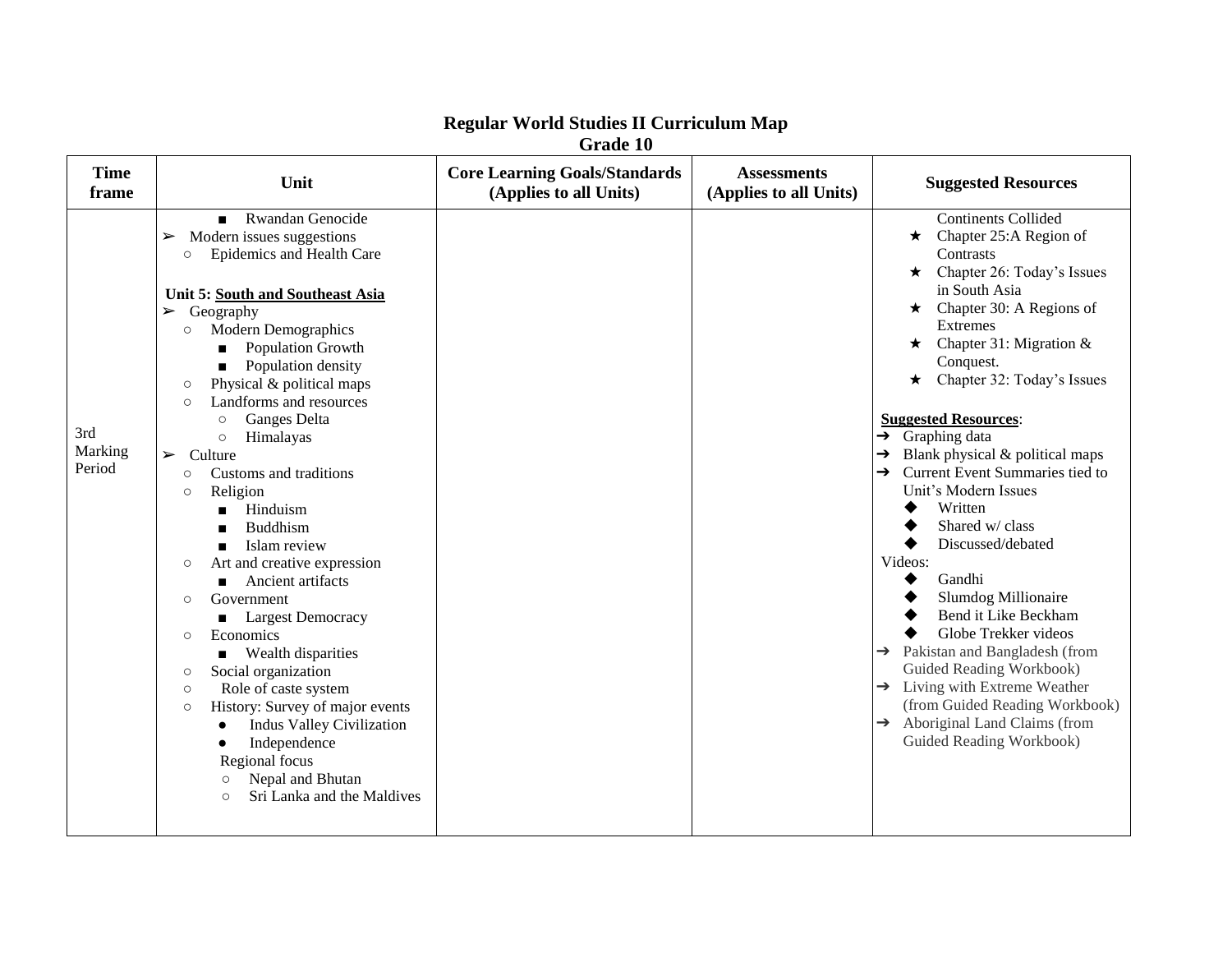| Grade 10              |                                                                                                                                                                                                                                                                                                                                                                                                                                                                                                                                                                                                                                                                                                                                                                                                                                                                                                 |                                                                |                                              |                                                                                                                                                                                                                                                                                                                                                                                                                                                                                                                                                                                                                        |  |
|-----------------------|-------------------------------------------------------------------------------------------------------------------------------------------------------------------------------------------------------------------------------------------------------------------------------------------------------------------------------------------------------------------------------------------------------------------------------------------------------------------------------------------------------------------------------------------------------------------------------------------------------------------------------------------------------------------------------------------------------------------------------------------------------------------------------------------------------------------------------------------------------------------------------------------------|----------------------------------------------------------------|----------------------------------------------|------------------------------------------------------------------------------------------------------------------------------------------------------------------------------------------------------------------------------------------------------------------------------------------------------------------------------------------------------------------------------------------------------------------------------------------------------------------------------------------------------------------------------------------------------------------------------------------------------------------------|--|
| <b>Time</b><br>frame  | Unit                                                                                                                                                                                                                                                                                                                                                                                                                                                                                                                                                                                                                                                                                                                                                                                                                                                                                            | <b>Core Learning Goals/Standards</b><br>(Applies to all Units) | <b>Assessments</b><br>(Applies to all Units) | <b>Suggested Resources</b>                                                                                                                                                                                                                                                                                                                                                                                                                                                                                                                                                                                             |  |
| 4th Parking<br>period | Modern issues in India, Pakistan,<br>Bangladesh, Indonesia etc.<br>1. Natural disasters<br>a. Extreme Weather<br>Population problems<br>2.<br>3.<br>Regional conflicts (religious<br>tensions) India-Pakistan<br>Unit 6: East Asia<br>Geography<br><b>Modern Demographics</b><br>$\circ$<br>• Population policies<br>Physical & political maps<br>$\circ$<br>Landforms and resources<br>$\circ$<br><b>River Systems</b><br>$\blacksquare$<br>Ring of Fire<br>$\blacksquare$<br>Culture<br>Customs and traditions<br>O<br>Religion<br>$\circ$<br>Confucianism<br>Taoism<br><b>Buddhism</b><br>Christianity<br>$\blacksquare$<br>Shintoism<br>$\blacksquare$<br>Art and creative expression<br>$\circ$<br>Government<br>$\circ$<br>Communism<br>Authoritarian<br>Democracy<br>Economics<br>$\circ$<br>Growth of capitalism<br><b>Economic Tigers</b><br>Social organization<br>$\circ$<br>History |                                                                |                                              | Unit 6: East Asia<br><b>Textbook:</b> World Geography<br>$\star$ Chapter 30: Physical<br>Geography in East Asia<br>$\star$ Chapter 31: Human<br>Geography in East Asia<br>$\star$ Chapter 32: Today's Issues<br>in East Asia<br><b>Suggested Resources:</b><br>→ Graphing data (CIA World<br>Factbook)<br>Blank physical & political maps<br>→<br>Current Event Summaries tied to<br>$\rightarrow$<br>Unit's Modern Issues<br>Written<br>Shared w/ class<br>Discussed/debated<br>$\rightarrow$ Videos:<br>Tank Man<br>Various documentaries on Mao<br>$\rightarrow$ The Ring of Fire (from Guided<br>Reading Workbook) |  |